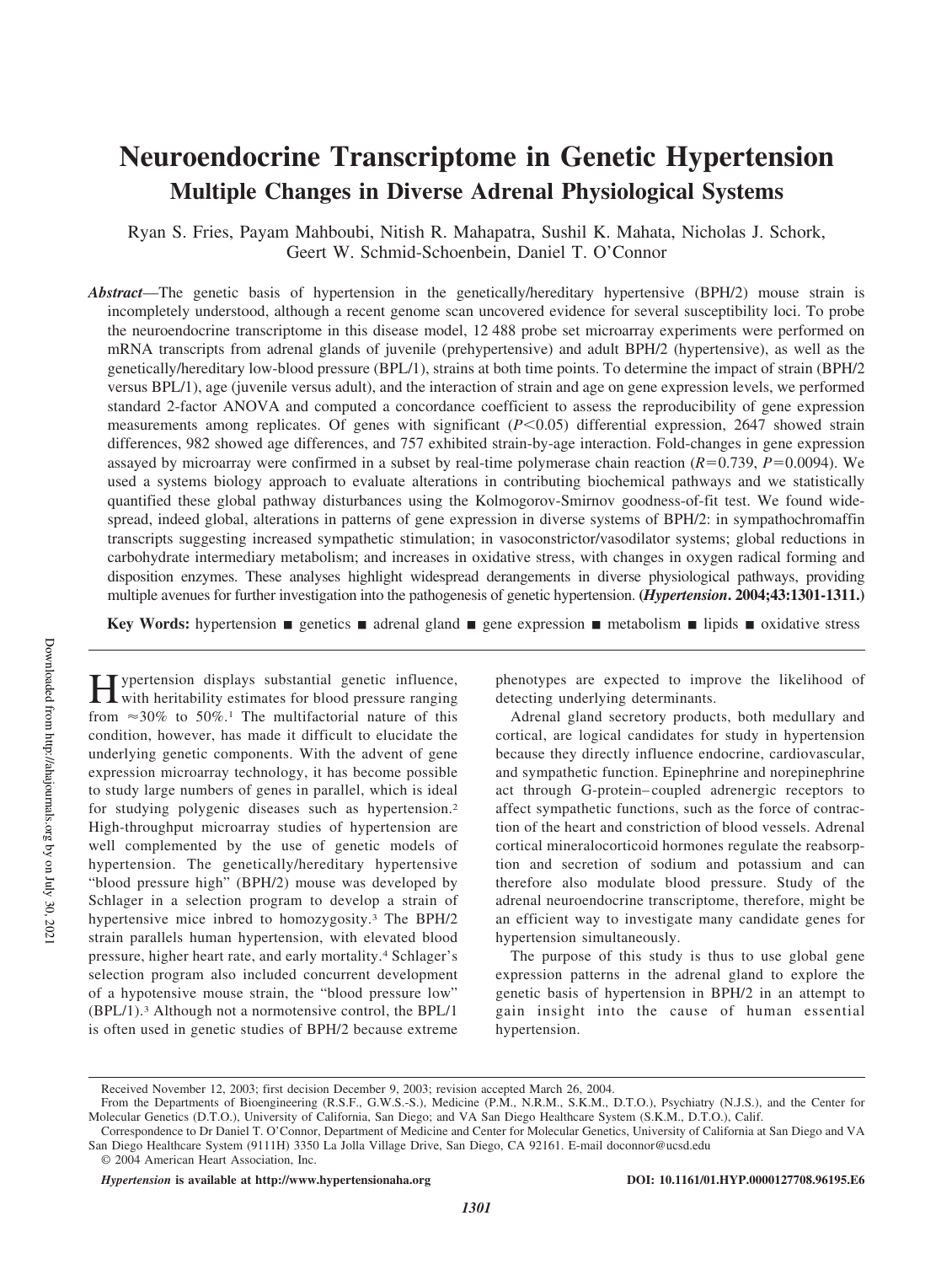#### **Animals**

# **Methods**

Juvenile ( $\approx$ 5-week-old) and adult ( $\approx$ 12-week-old), hypertensive (BPH/2@J; inbred generation  $F=55$ ) and hypotensive (BPL/1@J; inbred generation  $F = 55$ ) male mice were obtained from colonies at the Jackson Laboratory (Bar Harbor, Me). A total of 12 mice were obtained: 3 juvenile BPH/2, 3 adult BPH/2, 3 juvenile BPL/1, and 3 adult BPL/1. Systolic blood pressure of the BPH/2 increases early in life. At 7 weeks of age, BPH/2 systolic blood pressure (110 mm Hg) is 40 mm Hg higher than BPL/1 (70 mm Hg).<sup>4</sup> The blood pressure differential increases to 60 mm Hg by 21 weeks of age (BPH/2, 130 mm Hg; BPL/1, 70 mm Hg).<sup>4</sup>

# **Microarray Analysis and Real-Time Polymerase Chain Reaction**

The methods for adrenal gland mRNA isolation, gene chip hybridization, and independent transcript quantitation by real-time polymerase chain reaction (RT-PCR) are described in an online Methods supplement available at http://www.hypertensionaha.org.

#### **Data and Statistical Analysis**

Analysis of the scaled (globally normalized) microarray data was performed using in-house statistical software. The statistical analysis included an extension of Lin's measure of concordance<sup>5</sup> for assessing the reproducibility of the gene expression values for the 3 replicate readings for each of the 4 experimental conditions (ie, 2 ages and 2 strains), as well as standard 2-factor ANOVA<sup>6</sup> to assess the impact of strain, age, and strain-by-age interactions on gene expression levels. Essentially, the 3 replicate measures taken at a given experimental condition should give the same value if the expression of the gene was measured reliably. The concordance term ranges from  $-1$  to  $+1$ , with  $-1$  signifying perfect disagreement among replicates, 0 representing no agreement among replicates, and 1 indicating perfect agreement among replicates (ie, each measurement is exactly equal to the others). Each concordance of the measures was calculated using a modification of Lin's method to account for the 4 different sets of replicates. The in-house software computed 5 statistics for each probe set: concordance, overall, strain, age, and interaction. The overall statistic is an F-statistic generated from the ANOVA calculations that indicates significance of the probe in the overall model. Strain, age, and interaction are ANOVA F-statistics that indicate statistical significance between strains (ie, BPH/2 versus BPL/2), between ages (ie, juvenile versus adult), or a strain-by-age interaction, respectively (online Figure I, http:// www.hypertensionaha.org). Each F-statistic (numerator degrees of freedom  $[df] = 1$ , denominator  $df = 8$ ) corresponds to a *P* value used to determine statistical significance for probe sets.

Results of the statistical analysis were clustered by empirical criteria (ie, ANOVA F-statistic), gene ontology (GO) (www. geneontology.org), and known gene function categories. Empirical clustering was performed by sorting the probe sets into strain, age, and interaction clusters based on ANOVA F-statistics. Probe sets not significant (at  $P<0.05$ ) were excluded. Empirical clusters were not mutually exclusive, because probe sets could display significance in any combination of strain, age, or interaction.

The 3 empirical clusters (age, strain, interaction) were grouped into GO Biological Process categories using DAVID,<sup>7</sup> a tool created at the National Institutes of Health (NIH) to explore microarray data. Parameters used in DAVID are as follows: classification type=biological process; level=terminal node; minimum number of hits threshold= $10$  (for strain and interaction clusters); or minimum number of hits threshold-5 (for age cluster). Functional clustering (eg, catecholamine biosynthetic and elimination pathways) was performed by hand annotation of the data set based on particular biochemical pathways.

Other pathways not as well understood were studied in a high throughput manner with GenMAPP 1.0 software.<sup>8</sup> The GenMAPP derived pathways were also hand-annotated for completeness because the software is not specifically designed to handle Affymetrix

#### **TABLE 1. Empirical Cluster Groups**

| <b>F-Statistic</b> | P         | Age | Strain | Interaction |  |
|--------------------|-----------|-----|--------|-------------|--|
| >5.32              | < 0.05    | 982 | 2647   | 757         |  |
| >11.3              | < 0.01    | 325 | 1226   | 191         |  |
| >14.7              | < 0.005   | 204 | 869    | 122         |  |
| >25.4              | $<$ 0.001 | 74  | 410    | 46          |  |

Statistical breakdown of probes sorted by level of stringency (P value), as well as by age, strain, and interaction. Columns 1 and 2 contain threshold levels of ANOVA F-statistics (numerator  $df = 1$ , denominator  $df = 8$ ) and their corresponding P values, respectively. Each integer corresponds to the number of probes meeting or exceeding the specified statistical criterion listed in that row. The Affymetrix MG-U74Av2 mouse chip encodes 12 488 genes (including quality-control points).

probe annotation. Genes within functional clusters were examined for strain, age, and age-by-strain interaction differences. Two different ages were investigated, primarily to explore time-dependent adaptations or responses to the hypertensive state by identifying age-by-strain interaction differences, as opposed to early potentially pathogenic processes.

Complete well-defined biochemical pathways constructed by functional clustering were statistically analyzed for global perturbations resulting from strain differences using the Kolmogorov-Smirnov (KS) goodness-of-fit test.<sup>9</sup> The KS test was used to test the hypothesis that a given data set (ie, strain F-statistics for genes in a particular pathway) was drawn from a specific distribution (ie, 2-factor ANOVA F-distribution with numerator  $df = 1$ , denominator df-8). The test was performed by computing the maximum deviation between the theoretical cumulative distribution function (CDF) and the empirical cumulative distribution function (ECDF) for the data set of each pathway. The maximum deviation between the CDF and ECDF is the test statistic and is known as "D". Each D value was translated to a *P* value used to assign statistical significance to perturbations of entire pathways.

# **Results and Discussion**

#### **Statistical Analysis: Concordance and ANOVA**

Concordance results (agreement among replicates) are documented in an expanded Results/Discussion section available online at http://www.hypertensionaha.org.

Significant ( $P$ <0.05) strain differences ranged from 0.07fold to 21.54-fold ([BPH fluorescence]/[BPL fluorescence]). As expected in studying a complex multifactorial trait such as hypertension, most of the genes with strain significance show subtle fold changes between 0.5-fold and 2.0-fold; such modest fold changes reinforce the importance of a systems biology approach to analyzing the data (see later).

## **RT-PCR: Verification of Chip Quantification of Transcripts**

For the results, see the supplementary Results/Discussion online at http://www.hypertensionaha.org.

#### **Empirical (Statistical) Clustering**

By 2-way ANOVA, 21% (2647/12488) of the probe sets exhibited strain significance, 8% (982/12 488) exhibited age significance, and 6% (757/12488) exhibited interaction significance at the  $P<0.05$  level (Table 1). Differential gene expression contributing to the pathogenesis of the blood pressure trait might be expected to show a strain effect (including early prehypertensive changes), whereas responses (or adaptations) to the blood pressure elevation with increas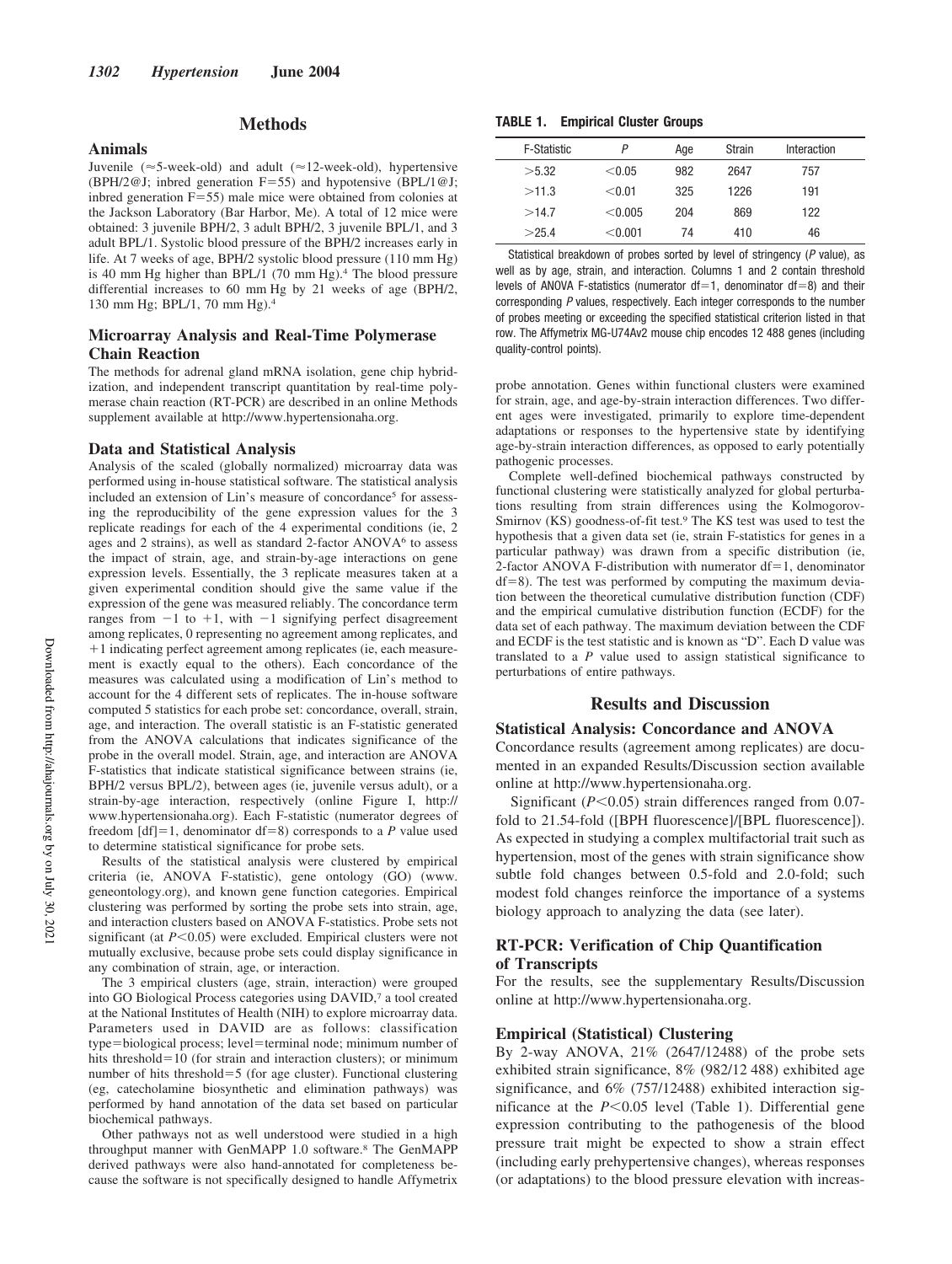ing age might be expected to display interaction effects, reflecting the time-dependent differences in trait exposure between the 2 strains. Increasing statistical stringency greatly reduced the size of the clusters (Table 1), but for initial screening of candidate loci we elected to use the lowest stringency  $(P<0.05)$  to minimize false-negative results.

#### **GO Clustering**

GO clustering was performed to gain a wider perspective on disruptions in biological processes within the BPH/2 that may lead to or result from its hypertensive state (Figure 1). Two important observations arise from the strain differences in GO clusters: (1) the biological processes altered in the BPH/2 are large in number and diverse in process, perhaps not surprising in a polygenic disease such as hypertension; (2) approximately half of the genes do not yet have an agreed on biological process classification. This lack of classification arises because the functions of many genes in the mouse genome are still unknown, and perhaps half ( $\approx$ 6000) of the probe sets on the GeneChip represent expressed sequence tags. Thus, percentage assignments of differentially expressed transcripts to particular GO clusters might vary in the future as more expressed sequence tags are assigned known functions. Nonetheless, the spectrum of clusters encompassing differentially expressed transcripts is quite broad.

Strain differential expression is likely to provide clues to the pathogenesis of the trait, whereas interactions might point toward adaptations to (or consequences of) the trait with advancing age. In each case (strain, age, and interaction comparisons; Figure 1), differential gene expression patterns were documented for a variety of GO-clustered physiological processes (eg, transcriptional regulation, transport, electron transport, metabolism, protein phosphorylation, proteolysis, development, signal transduction, G protein-coupled receptor (GPCR) signaling, cell adhesion, and cell cycle/growth/proliferation).

Strain-by-age interaction differences included transcripts in several categories. Thus, the response (or adaptation) to genetic hypertension seems to involve activation (or deactivation) of a wide spectrum of gene expression programs.

# **Functional Clustering (by Known Actions/Pathways of the Gene Product): Global Alterations in Pathways**

Because of the often-subtle changes in gene expression we observed at multiple loci, we searched the data set for functional clusters of genes: loci involved in catecholamine metabolism and processing, sympathetic nerve function, the renin-angiotensin-aldosterone system (RAAS), vasoconstriction and vasodilation, intermediary metabolism, and the oxidative stress response (Table 2; online supplementary Tables III and IV, http://www.hypertensionaha.org). These specific functional categories were chosen because of preexisting understanding of hypertension pathophysiology in those areas.

For functional clusters that could be mapped onto complete, well-defined biochemical pathways, we used a series of hypothesis-driven KS tests to show that global perturbations in these pathways are highly unlikely to occur by chance alone. In other words, the entire pathways were significantly perturbed from normal functioning. Hypothesis-independent "guilt-by-association" methods (eg, k-means, quantitative threshold clustering, self-organizing maps) are commonly used to empirically cluster statistically significant genes based solely on mathematical properties of the expression data, in hopes that biological meaning could be found in the clusters, an approach that has shown potential usefulness in phylogenetic analyses.<sup>10</sup> Essentially, our strategy involved functionally clustering genes, initially ignoring any statistical criterion, into biochemical pathways as a first step, and then analyzing the statistical distribution of the pathway as a sum of its genetic components.

Because a 2-factor ANOVA  $(\alpha=0.05)$  performed on 12 488 probe sets may lead to false-positive results, finding that a pathway is defective by simultaneously analyzing all of its components may be more convincing than simply considering differential expression of just a few individual genes in that pathway. The joint probability that the distribution of genes within an entire pathway deviates from that expected by chance alone is likely to be substantially smaller than the probability that one or a few genes within a pathway is differentially expressed.

Results of the KS analysis suggest global disturbances  $(P<0.05$  for the entire pathway) in the following pathways: cholesterol biosynthesis, electron transport chain, fatty acid degradation, fatty acid synthesis, glycolysis/gluconeogenesis, mitochondrial long-chain fatty acid  $\beta$ -oxidation, pentose phosphate, and the tricarboxylic acid (TCA) Krebs cycle (Table 3, Figure 2). The implications of alterations in each individual pathway are explored. Although the KS test takes into account the data for all genes within a particular pathway, the data for genes not statistically significant are excluded from online supplementary Table IV (http:// www.hypertensionaha.org). It is important to note that some of the pathways analyzed with the KS test have data missing for certain genes because the MG-U74 Av2 chip did not contain probe sets for those genes. The missing data should not influence the conclusions drawn from the results of the KS test because a small number of missing data points do not have the power to shift the overall statistical distribution of the pathway.

#### **Catecholamines and Sympathetic Activity**

Genes coding for catecholamine biosynthetic enzymes were overexpressed in BPH/2, whereas genes coding for catecholamine degradation enzymes were underexpressed (Table 2; online supplementary Table III). Tyrosine hydroxylase (the rate-limiting enzyme in catecholamine biosynthesis) and phenylethanolamine N-methyltransferase (the enzyme that converts norepinephrine to epinephrine in the last step of catecholamine biosynthesis) were overexpressed 1.95-fold and 1.78-fold, respectively, in the BPH/2. GTP cyclohydrolase I was also overexpressed 2.07-fold in BPH/2; the enzyme is rate limiting in the formation of tetrahydrobiopterin, an essential cofactor of tyrosine hydroxylase. Tyrosine 3-monooxygenase/tryptophan 5-monooxygenase activation protein  $\theta$ polypeptide (Ywhaq), an activator of tyrosine hydroxylase, was overexpressed 1.77-fold in BPH/2.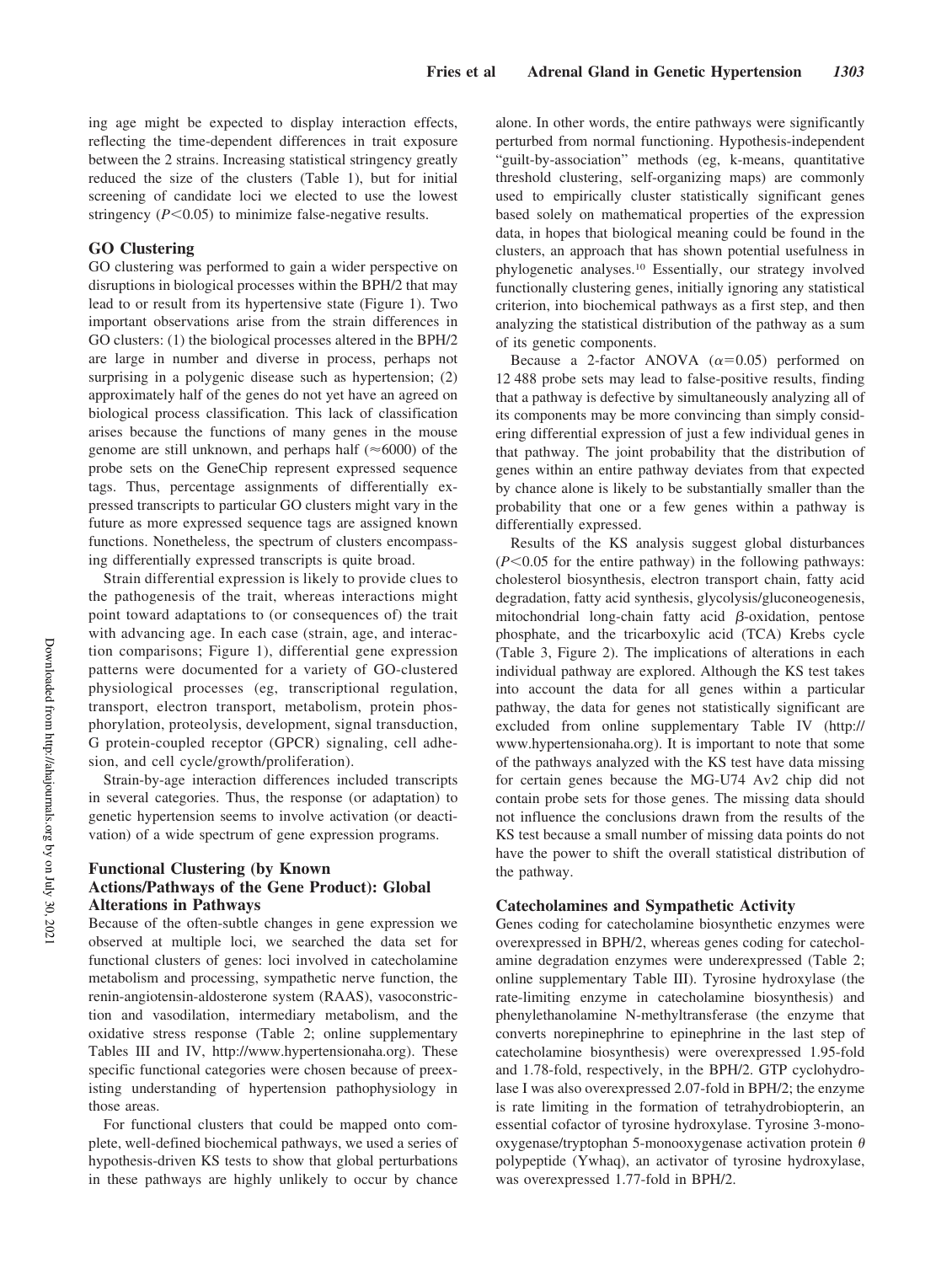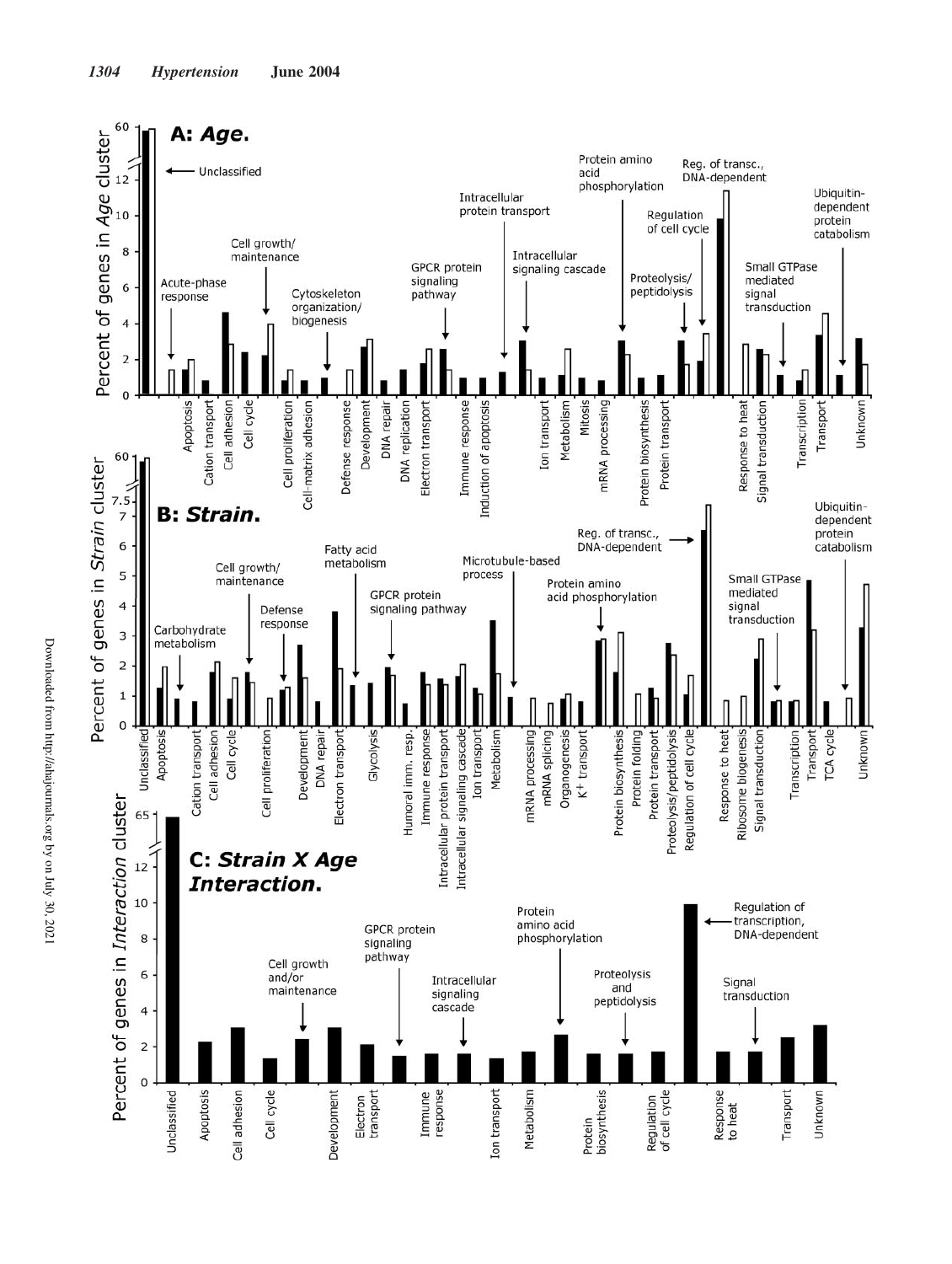#### **TABLE 2. List of Genes Differentially Expressed (by Strain or Age-by-Strain Interaction) in Functional Clusters**

| <b>Catecholamine biosynthesis</b><br>2.0692<br>1.9454<br>GTP cyclohydrolase 1<br>Tyrosine hydroxylase<br>1.7844<br>Tyrosine 3-monooxygenase/tryptophan 5-monooxygenase<br>1.7749<br>Phenylethanolamine N-methyltransferase<br>activation protein, theta polypeptide<br>Catecholamine degradation<br>1.4057<br>0.3022<br>Alcohol dehydrogenase 1 (class I)<br>Monoamine oxidase A<br>0.3523<br>Sulfotransferase family 4A, member 1<br>0.4204<br>Alcohol dehydrogenase 4 (class II), pi polypeptide<br>0.6929<br>Catechol-O-methyltransferase<br>Catecholamine uptake<br>N/A<br>Norepinephrine transporter<br>0.5026<br>Dopamine transporter<br>N/A<br>Solute carrier family 22 (organic cation transporter), member 5<br>Solute carrier family 22 (organic cation transporter), member 2<br>0.7460<br>1.4959<br>Serotonin transporter<br><b>Oxidative stress</b><br>ATP-binding cassette, subfamily B (Mdr/Tap), member 1A<br>1.8149<br>Cytochrome P450, 2C40<br>0.5724<br>ATP-binding cassette, subfamily C (Cftr/Mrp), member 5<br>Cytochrome P450, 3A16<br>0.3699<br>1.1713<br>ATP-binding cassette, subfamily G (white), member 2<br>1.2929<br>Glutathione peroxidase 2<br>0.7327<br>1.3121<br>Glutathione peroxidase 4<br>0.7814<br>Cytochrome B-245, alpha polypeptide (NADPH oxidase, p22 phox subunit)<br>2.1757<br>Glutathione peroxidase 5<br>0.7411<br>Cytochrome P450, family 2, subfamily c, polypeptide 39<br>Cytochrome P450, family 2, subfamily e, polypeptide 1<br>2.7820<br>Glutathione S-transferase, mu 1<br>0.7564<br>0.8053<br>Cytochrome P450, subfamily IV B, polypeptide 1<br>1.3498<br>Glutathione S-transferase, mu 3<br>0.4083<br>Glutamate-cysteine ligase, catalytic subunit<br>1.1601<br>Glutathione S-transferase, mu 6<br>Glutathione S-transferase, theta 1<br>0.7944<br>Glutathione S-transferase, omega 1<br>1.2453<br>0.2677<br>Glutathione S-transferase, alpha 3<br>1.3659<br>Microsomal glutathione S-transferase 1<br>1.3811<br>0.6371<br>Microsomal glutathione S-transferase 3<br>Paraoxonase 1<br>1.2079<br>Peroxiredoxin 1<br>0.7883<br>Paraoxonase 2<br>Peroxiredoxin 2<br>1.4106<br>Superoxide dismutase 2, mitochondrial<br>0.6085<br>0.3356<br>Peroxiredoxin 3<br>1.3057<br>Uncoupling protein 1, mitochondrial<br>0.3095<br>1.1226<br>Uncoupling protein 3, mitochondrial<br>Superoxide dismutase 1, soluble<br>Transporter 2, ATP-binding cassette, sub-family B (Mdr/Tap)<br>1.3612<br>1.4331<br>Xanthine dehydrogenase<br>0.1795<br>Cytochrome P450, family24, subfamily a, polypeptide 1<br>Renin-angiotensin-aldosterone system<br>0.7527<br>Angiotensin I-converting enzyme (peptidyl-dipeptidase A) 2<br>1.9165<br>Angiotensin II, type I receptor-associated protein<br>1.3849<br>0.7687<br>Angiotensin II receptor, type 2<br>Hydroxysteroid 11-beta dehydrogenase 2<br>1.6969<br>0.3162<br>Angiotensinogen<br>Renin<br>Sympathetic neuroeffector junction<br>Chromogranin A<br>1.4293<br>Adrenergic receptor, beta 1<br>0.6398<br>1.9997<br>Neuropeptide Y<br>Adrenergic receptor, beta 3<br>0.5510<br>1.9454<br>Norepinephrine transporter<br>0.5026<br>Tyrosine hydroxylase<br><b>Vasoconstrictor systems</b><br>Arginine vasopressin receptor 1A<br>2.1947<br>Arginine vasopressin<br>0.6003<br>2.0351<br>0.7160<br>Endothelin 3<br>Urotensin II receptor<br>1.9997<br>Neuropeptide Y<br><b>Vasodilator systems</b><br>1.3366<br>0.6498<br>Preproenkephalin 1<br>Nitric oxide synthase 2, inducible, macrophage<br>0.5732<br>Nitric oxide synthase 3, endothelial cell<br>0.6440<br>Kallikrein 5<br>0.8030<br>Kallikrein 6<br>N/A<br>Pancreatic polypeptide<br>0.4734<br>Kininogen | <b>Functional Cluster, Gene Name</b> | Fold Change<br>(BPH/BPL) | Gene Name | Fold Change<br>(BPH/BPL) |
|----------------------------------------------------------------------------------------------------------------------------------------------------------------------------------------------------------------------------------------------------------------------------------------------------------------------------------------------------------------------------------------------------------------------------------------------------------------------------------------------------------------------------------------------------------------------------------------------------------------------------------------------------------------------------------------------------------------------------------------------------------------------------------------------------------------------------------------------------------------------------------------------------------------------------------------------------------------------------------------------------------------------------------------------------------------------------------------------------------------------------------------------------------------------------------------------------------------------------------------------------------------------------------------------------------------------------------------------------------------------------------------------------------------------------------------------------------------------------------------------------------------------------------------------------------------------------------------------------------------------------------------------------------------------------------------------------------------------------------------------------------------------------------------------------------------------------------------------------------------------------------------------------------------------------------------------------------------------------------------------------------------------------------------------------------------------------------------------------------------------------------------------------------------------------------------------------------------------------------------------------------------------------------------------------------------------------------------------------------------------------------------------------------------------------------------------------------------------------------------------------------------------------------------------------------------------------------------------------------------------------------------------------------------------------------------------------------------------------------------------------------------------------------------------------------------------------------------------------------------------------------------------------------------------------------------------------------------------------------------------------------------------------------------------------------------------------------------------------------------------------------------------------------------------------------------------------------------------------------------------------------------------------------------------------------------------------------------------------------------------------------------------------------------------------------------------------------------------------------------------------------------------------------------------------------------------------------------------------------------------------------------------------|--------------------------------------|--------------------------|-----------|--------------------------|
|                                                                                                                                                                                                                                                                                                                                                                                                                                                                                                                                                                                                                                                                                                                                                                                                                                                                                                                                                                                                                                                                                                                                                                                                                                                                                                                                                                                                                                                                                                                                                                                                                                                                                                                                                                                                                                                                                                                                                                                                                                                                                                                                                                                                                                                                                                                                                                                                                                                                                                                                                                                                                                                                                                                                                                                                                                                                                                                                                                                                                                                                                                                                                                                                                                                                                                                                                                                                                                                                                                                                                                                                                                                    |                                      |                          |           |                          |
|                                                                                                                                                                                                                                                                                                                                                                                                                                                                                                                                                                                                                                                                                                                                                                                                                                                                                                                                                                                                                                                                                                                                                                                                                                                                                                                                                                                                                                                                                                                                                                                                                                                                                                                                                                                                                                                                                                                                                                                                                                                                                                                                                                                                                                                                                                                                                                                                                                                                                                                                                                                                                                                                                                                                                                                                                                                                                                                                                                                                                                                                                                                                                                                                                                                                                                                                                                                                                                                                                                                                                                                                                                                    |                                      |                          |           |                          |
|                                                                                                                                                                                                                                                                                                                                                                                                                                                                                                                                                                                                                                                                                                                                                                                                                                                                                                                                                                                                                                                                                                                                                                                                                                                                                                                                                                                                                                                                                                                                                                                                                                                                                                                                                                                                                                                                                                                                                                                                                                                                                                                                                                                                                                                                                                                                                                                                                                                                                                                                                                                                                                                                                                                                                                                                                                                                                                                                                                                                                                                                                                                                                                                                                                                                                                                                                                                                                                                                                                                                                                                                                                                    |                                      |                          |           |                          |
|                                                                                                                                                                                                                                                                                                                                                                                                                                                                                                                                                                                                                                                                                                                                                                                                                                                                                                                                                                                                                                                                                                                                                                                                                                                                                                                                                                                                                                                                                                                                                                                                                                                                                                                                                                                                                                                                                                                                                                                                                                                                                                                                                                                                                                                                                                                                                                                                                                                                                                                                                                                                                                                                                                                                                                                                                                                                                                                                                                                                                                                                                                                                                                                                                                                                                                                                                                                                                                                                                                                                                                                                                                                    |                                      |                          |           |                          |
|                                                                                                                                                                                                                                                                                                                                                                                                                                                                                                                                                                                                                                                                                                                                                                                                                                                                                                                                                                                                                                                                                                                                                                                                                                                                                                                                                                                                                                                                                                                                                                                                                                                                                                                                                                                                                                                                                                                                                                                                                                                                                                                                                                                                                                                                                                                                                                                                                                                                                                                                                                                                                                                                                                                                                                                                                                                                                                                                                                                                                                                                                                                                                                                                                                                                                                                                                                                                                                                                                                                                                                                                                                                    |                                      |                          |           |                          |
|                                                                                                                                                                                                                                                                                                                                                                                                                                                                                                                                                                                                                                                                                                                                                                                                                                                                                                                                                                                                                                                                                                                                                                                                                                                                                                                                                                                                                                                                                                                                                                                                                                                                                                                                                                                                                                                                                                                                                                                                                                                                                                                                                                                                                                                                                                                                                                                                                                                                                                                                                                                                                                                                                                                                                                                                                                                                                                                                                                                                                                                                                                                                                                                                                                                                                                                                                                                                                                                                                                                                                                                                                                                    |                                      |                          |           |                          |
|                                                                                                                                                                                                                                                                                                                                                                                                                                                                                                                                                                                                                                                                                                                                                                                                                                                                                                                                                                                                                                                                                                                                                                                                                                                                                                                                                                                                                                                                                                                                                                                                                                                                                                                                                                                                                                                                                                                                                                                                                                                                                                                                                                                                                                                                                                                                                                                                                                                                                                                                                                                                                                                                                                                                                                                                                                                                                                                                                                                                                                                                                                                                                                                                                                                                                                                                                                                                                                                                                                                                                                                                                                                    |                                      |                          |           |                          |
|                                                                                                                                                                                                                                                                                                                                                                                                                                                                                                                                                                                                                                                                                                                                                                                                                                                                                                                                                                                                                                                                                                                                                                                                                                                                                                                                                                                                                                                                                                                                                                                                                                                                                                                                                                                                                                                                                                                                                                                                                                                                                                                                                                                                                                                                                                                                                                                                                                                                                                                                                                                                                                                                                                                                                                                                                                                                                                                                                                                                                                                                                                                                                                                                                                                                                                                                                                                                                                                                                                                                                                                                                                                    |                                      |                          |           |                          |
|                                                                                                                                                                                                                                                                                                                                                                                                                                                                                                                                                                                                                                                                                                                                                                                                                                                                                                                                                                                                                                                                                                                                                                                                                                                                                                                                                                                                                                                                                                                                                                                                                                                                                                                                                                                                                                                                                                                                                                                                                                                                                                                                                                                                                                                                                                                                                                                                                                                                                                                                                                                                                                                                                                                                                                                                                                                                                                                                                                                                                                                                                                                                                                                                                                                                                                                                                                                                                                                                                                                                                                                                                                                    |                                      |                          |           |                          |
|                                                                                                                                                                                                                                                                                                                                                                                                                                                                                                                                                                                                                                                                                                                                                                                                                                                                                                                                                                                                                                                                                                                                                                                                                                                                                                                                                                                                                                                                                                                                                                                                                                                                                                                                                                                                                                                                                                                                                                                                                                                                                                                                                                                                                                                                                                                                                                                                                                                                                                                                                                                                                                                                                                                                                                                                                                                                                                                                                                                                                                                                                                                                                                                                                                                                                                                                                                                                                                                                                                                                                                                                                                                    |                                      |                          |           |                          |
|                                                                                                                                                                                                                                                                                                                                                                                                                                                                                                                                                                                                                                                                                                                                                                                                                                                                                                                                                                                                                                                                                                                                                                                                                                                                                                                                                                                                                                                                                                                                                                                                                                                                                                                                                                                                                                                                                                                                                                                                                                                                                                                                                                                                                                                                                                                                                                                                                                                                                                                                                                                                                                                                                                                                                                                                                                                                                                                                                                                                                                                                                                                                                                                                                                                                                                                                                                                                                                                                                                                                                                                                                                                    |                                      |                          |           |                          |
|                                                                                                                                                                                                                                                                                                                                                                                                                                                                                                                                                                                                                                                                                                                                                                                                                                                                                                                                                                                                                                                                                                                                                                                                                                                                                                                                                                                                                                                                                                                                                                                                                                                                                                                                                                                                                                                                                                                                                                                                                                                                                                                                                                                                                                                                                                                                                                                                                                                                                                                                                                                                                                                                                                                                                                                                                                                                                                                                                                                                                                                                                                                                                                                                                                                                                                                                                                                                                                                                                                                                                                                                                                                    |                                      |                          |           |                          |
|                                                                                                                                                                                                                                                                                                                                                                                                                                                                                                                                                                                                                                                                                                                                                                                                                                                                                                                                                                                                                                                                                                                                                                                                                                                                                                                                                                                                                                                                                                                                                                                                                                                                                                                                                                                                                                                                                                                                                                                                                                                                                                                                                                                                                                                                                                                                                                                                                                                                                                                                                                                                                                                                                                                                                                                                                                                                                                                                                                                                                                                                                                                                                                                                                                                                                                                                                                                                                                                                                                                                                                                                                                                    |                                      |                          |           |                          |
|                                                                                                                                                                                                                                                                                                                                                                                                                                                                                                                                                                                                                                                                                                                                                                                                                                                                                                                                                                                                                                                                                                                                                                                                                                                                                                                                                                                                                                                                                                                                                                                                                                                                                                                                                                                                                                                                                                                                                                                                                                                                                                                                                                                                                                                                                                                                                                                                                                                                                                                                                                                                                                                                                                                                                                                                                                                                                                                                                                                                                                                                                                                                                                                                                                                                                                                                                                                                                                                                                                                                                                                                                                                    |                                      |                          |           |                          |
|                                                                                                                                                                                                                                                                                                                                                                                                                                                                                                                                                                                                                                                                                                                                                                                                                                                                                                                                                                                                                                                                                                                                                                                                                                                                                                                                                                                                                                                                                                                                                                                                                                                                                                                                                                                                                                                                                                                                                                                                                                                                                                                                                                                                                                                                                                                                                                                                                                                                                                                                                                                                                                                                                                                                                                                                                                                                                                                                                                                                                                                                                                                                                                                                                                                                                                                                                                                                                                                                                                                                                                                                                                                    |                                      |                          |           |                          |
|                                                                                                                                                                                                                                                                                                                                                                                                                                                                                                                                                                                                                                                                                                                                                                                                                                                                                                                                                                                                                                                                                                                                                                                                                                                                                                                                                                                                                                                                                                                                                                                                                                                                                                                                                                                                                                                                                                                                                                                                                                                                                                                                                                                                                                                                                                                                                                                                                                                                                                                                                                                                                                                                                                                                                                                                                                                                                                                                                                                                                                                                                                                                                                                                                                                                                                                                                                                                                                                                                                                                                                                                                                                    |                                      |                          |           |                          |
|                                                                                                                                                                                                                                                                                                                                                                                                                                                                                                                                                                                                                                                                                                                                                                                                                                                                                                                                                                                                                                                                                                                                                                                                                                                                                                                                                                                                                                                                                                                                                                                                                                                                                                                                                                                                                                                                                                                                                                                                                                                                                                                                                                                                                                                                                                                                                                                                                                                                                                                                                                                                                                                                                                                                                                                                                                                                                                                                                                                                                                                                                                                                                                                                                                                                                                                                                                                                                                                                                                                                                                                                                                                    |                                      |                          |           |                          |
|                                                                                                                                                                                                                                                                                                                                                                                                                                                                                                                                                                                                                                                                                                                                                                                                                                                                                                                                                                                                                                                                                                                                                                                                                                                                                                                                                                                                                                                                                                                                                                                                                                                                                                                                                                                                                                                                                                                                                                                                                                                                                                                                                                                                                                                                                                                                                                                                                                                                                                                                                                                                                                                                                                                                                                                                                                                                                                                                                                                                                                                                                                                                                                                                                                                                                                                                                                                                                                                                                                                                                                                                                                                    |                                      |                          |           |                          |
|                                                                                                                                                                                                                                                                                                                                                                                                                                                                                                                                                                                                                                                                                                                                                                                                                                                                                                                                                                                                                                                                                                                                                                                                                                                                                                                                                                                                                                                                                                                                                                                                                                                                                                                                                                                                                                                                                                                                                                                                                                                                                                                                                                                                                                                                                                                                                                                                                                                                                                                                                                                                                                                                                                                                                                                                                                                                                                                                                                                                                                                                                                                                                                                                                                                                                                                                                                                                                                                                                                                                                                                                                                                    |                                      |                          |           |                          |
|                                                                                                                                                                                                                                                                                                                                                                                                                                                                                                                                                                                                                                                                                                                                                                                                                                                                                                                                                                                                                                                                                                                                                                                                                                                                                                                                                                                                                                                                                                                                                                                                                                                                                                                                                                                                                                                                                                                                                                                                                                                                                                                                                                                                                                                                                                                                                                                                                                                                                                                                                                                                                                                                                                                                                                                                                                                                                                                                                                                                                                                                                                                                                                                                                                                                                                                                                                                                                                                                                                                                                                                                                                                    |                                      |                          |           |                          |
|                                                                                                                                                                                                                                                                                                                                                                                                                                                                                                                                                                                                                                                                                                                                                                                                                                                                                                                                                                                                                                                                                                                                                                                                                                                                                                                                                                                                                                                                                                                                                                                                                                                                                                                                                                                                                                                                                                                                                                                                                                                                                                                                                                                                                                                                                                                                                                                                                                                                                                                                                                                                                                                                                                                                                                                                                                                                                                                                                                                                                                                                                                                                                                                                                                                                                                                                                                                                                                                                                                                                                                                                                                                    |                                      |                          |           |                          |
|                                                                                                                                                                                                                                                                                                                                                                                                                                                                                                                                                                                                                                                                                                                                                                                                                                                                                                                                                                                                                                                                                                                                                                                                                                                                                                                                                                                                                                                                                                                                                                                                                                                                                                                                                                                                                                                                                                                                                                                                                                                                                                                                                                                                                                                                                                                                                                                                                                                                                                                                                                                                                                                                                                                                                                                                                                                                                                                                                                                                                                                                                                                                                                                                                                                                                                                                                                                                                                                                                                                                                                                                                                                    |                                      |                          |           |                          |
|                                                                                                                                                                                                                                                                                                                                                                                                                                                                                                                                                                                                                                                                                                                                                                                                                                                                                                                                                                                                                                                                                                                                                                                                                                                                                                                                                                                                                                                                                                                                                                                                                                                                                                                                                                                                                                                                                                                                                                                                                                                                                                                                                                                                                                                                                                                                                                                                                                                                                                                                                                                                                                                                                                                                                                                                                                                                                                                                                                                                                                                                                                                                                                                                                                                                                                                                                                                                                                                                                                                                                                                                                                                    |                                      |                          |           |                          |
|                                                                                                                                                                                                                                                                                                                                                                                                                                                                                                                                                                                                                                                                                                                                                                                                                                                                                                                                                                                                                                                                                                                                                                                                                                                                                                                                                                                                                                                                                                                                                                                                                                                                                                                                                                                                                                                                                                                                                                                                                                                                                                                                                                                                                                                                                                                                                                                                                                                                                                                                                                                                                                                                                                                                                                                                                                                                                                                                                                                                                                                                                                                                                                                                                                                                                                                                                                                                                                                                                                                                                                                                                                                    |                                      |                          |           |                          |
|                                                                                                                                                                                                                                                                                                                                                                                                                                                                                                                                                                                                                                                                                                                                                                                                                                                                                                                                                                                                                                                                                                                                                                                                                                                                                                                                                                                                                                                                                                                                                                                                                                                                                                                                                                                                                                                                                                                                                                                                                                                                                                                                                                                                                                                                                                                                                                                                                                                                                                                                                                                                                                                                                                                                                                                                                                                                                                                                                                                                                                                                                                                                                                                                                                                                                                                                                                                                                                                                                                                                                                                                                                                    |                                      |                          |           |                          |
|                                                                                                                                                                                                                                                                                                                                                                                                                                                                                                                                                                                                                                                                                                                                                                                                                                                                                                                                                                                                                                                                                                                                                                                                                                                                                                                                                                                                                                                                                                                                                                                                                                                                                                                                                                                                                                                                                                                                                                                                                                                                                                                                                                                                                                                                                                                                                                                                                                                                                                                                                                                                                                                                                                                                                                                                                                                                                                                                                                                                                                                                                                                                                                                                                                                                                                                                                                                                                                                                                                                                                                                                                                                    |                                      |                          |           |                          |
|                                                                                                                                                                                                                                                                                                                                                                                                                                                                                                                                                                                                                                                                                                                                                                                                                                                                                                                                                                                                                                                                                                                                                                                                                                                                                                                                                                                                                                                                                                                                                                                                                                                                                                                                                                                                                                                                                                                                                                                                                                                                                                                                                                                                                                                                                                                                                                                                                                                                                                                                                                                                                                                                                                                                                                                                                                                                                                                                                                                                                                                                                                                                                                                                                                                                                                                                                                                                                                                                                                                                                                                                                                                    |                                      |                          |           |                          |
|                                                                                                                                                                                                                                                                                                                                                                                                                                                                                                                                                                                                                                                                                                                                                                                                                                                                                                                                                                                                                                                                                                                                                                                                                                                                                                                                                                                                                                                                                                                                                                                                                                                                                                                                                                                                                                                                                                                                                                                                                                                                                                                                                                                                                                                                                                                                                                                                                                                                                                                                                                                                                                                                                                                                                                                                                                                                                                                                                                                                                                                                                                                                                                                                                                                                                                                                                                                                                                                                                                                                                                                                                                                    |                                      |                          |           |                          |
|                                                                                                                                                                                                                                                                                                                                                                                                                                                                                                                                                                                                                                                                                                                                                                                                                                                                                                                                                                                                                                                                                                                                                                                                                                                                                                                                                                                                                                                                                                                                                                                                                                                                                                                                                                                                                                                                                                                                                                                                                                                                                                                                                                                                                                                                                                                                                                                                                                                                                                                                                                                                                                                                                                                                                                                                                                                                                                                                                                                                                                                                                                                                                                                                                                                                                                                                                                                                                                                                                                                                                                                                                                                    |                                      |                          |           |                          |
|                                                                                                                                                                                                                                                                                                                                                                                                                                                                                                                                                                                                                                                                                                                                                                                                                                                                                                                                                                                                                                                                                                                                                                                                                                                                                                                                                                                                                                                                                                                                                                                                                                                                                                                                                                                                                                                                                                                                                                                                                                                                                                                                                                                                                                                                                                                                                                                                                                                                                                                                                                                                                                                                                                                                                                                                                                                                                                                                                                                                                                                                                                                                                                                                                                                                                                                                                                                                                                                                                                                                                                                                                                                    |                                      |                          |           |                          |
|                                                                                                                                                                                                                                                                                                                                                                                                                                                                                                                                                                                                                                                                                                                                                                                                                                                                                                                                                                                                                                                                                                                                                                                                                                                                                                                                                                                                                                                                                                                                                                                                                                                                                                                                                                                                                                                                                                                                                                                                                                                                                                                                                                                                                                                                                                                                                                                                                                                                                                                                                                                                                                                                                                                                                                                                                                                                                                                                                                                                                                                                                                                                                                                                                                                                                                                                                                                                                                                                                                                                                                                                                                                    |                                      |                          |           |                          |
|                                                                                                                                                                                                                                                                                                                                                                                                                                                                                                                                                                                                                                                                                                                                                                                                                                                                                                                                                                                                                                                                                                                                                                                                                                                                                                                                                                                                                                                                                                                                                                                                                                                                                                                                                                                                                                                                                                                                                                                                                                                                                                                                                                                                                                                                                                                                                                                                                                                                                                                                                                                                                                                                                                                                                                                                                                                                                                                                                                                                                                                                                                                                                                                                                                                                                                                                                                                                                                                                                                                                                                                                                                                    |                                      |                          |           |                          |
|                                                                                                                                                                                                                                                                                                                                                                                                                                                                                                                                                                                                                                                                                                                                                                                                                                                                                                                                                                                                                                                                                                                                                                                                                                                                                                                                                                                                                                                                                                                                                                                                                                                                                                                                                                                                                                                                                                                                                                                                                                                                                                                                                                                                                                                                                                                                                                                                                                                                                                                                                                                                                                                                                                                                                                                                                                                                                                                                                                                                                                                                                                                                                                                                                                                                                                                                                                                                                                                                                                                                                                                                                                                    |                                      |                          |           |                          |
|                                                                                                                                                                                                                                                                                                                                                                                                                                                                                                                                                                                                                                                                                                                                                                                                                                                                                                                                                                                                                                                                                                                                                                                                                                                                                                                                                                                                                                                                                                                                                                                                                                                                                                                                                                                                                                                                                                                                                                                                                                                                                                                                                                                                                                                                                                                                                                                                                                                                                                                                                                                                                                                                                                                                                                                                                                                                                                                                                                                                                                                                                                                                                                                                                                                                                                                                                                                                                                                                                                                                                                                                                                                    |                                      |                          |           |                          |
|                                                                                                                                                                                                                                                                                                                                                                                                                                                                                                                                                                                                                                                                                                                                                                                                                                                                                                                                                                                                                                                                                                                                                                                                                                                                                                                                                                                                                                                                                                                                                                                                                                                                                                                                                                                                                                                                                                                                                                                                                                                                                                                                                                                                                                                                                                                                                                                                                                                                                                                                                                                                                                                                                                                                                                                                                                                                                                                                                                                                                                                                                                                                                                                                                                                                                                                                                                                                                                                                                                                                                                                                                                                    |                                      |                          |           |                          |
|                                                                                                                                                                                                                                                                                                                                                                                                                                                                                                                                                                                                                                                                                                                                                                                                                                                                                                                                                                                                                                                                                                                                                                                                                                                                                                                                                                                                                                                                                                                                                                                                                                                                                                                                                                                                                                                                                                                                                                                                                                                                                                                                                                                                                                                                                                                                                                                                                                                                                                                                                                                                                                                                                                                                                                                                                                                                                                                                                                                                                                                                                                                                                                                                                                                                                                                                                                                                                                                                                                                                                                                                                                                    |                                      |                          |           |                          |
|                                                                                                                                                                                                                                                                                                                                                                                                                                                                                                                                                                                                                                                                                                                                                                                                                                                                                                                                                                                                                                                                                                                                                                                                                                                                                                                                                                                                                                                                                                                                                                                                                                                                                                                                                                                                                                                                                                                                                                                                                                                                                                                                                                                                                                                                                                                                                                                                                                                                                                                                                                                                                                                                                                                                                                                                                                                                                                                                                                                                                                                                                                                                                                                                                                                                                                                                                                                                                                                                                                                                                                                                                                                    |                                      |                          |           |                          |
|                                                                                                                                                                                                                                                                                                                                                                                                                                                                                                                                                                                                                                                                                                                                                                                                                                                                                                                                                                                                                                                                                                                                                                                                                                                                                                                                                                                                                                                                                                                                                                                                                                                                                                                                                                                                                                                                                                                                                                                                                                                                                                                                                                                                                                                                                                                                                                                                                                                                                                                                                                                                                                                                                                                                                                                                                                                                                                                                                                                                                                                                                                                                                                                                                                                                                                                                                                                                                                                                                                                                                                                                                                                    |                                      |                          |           |                          |
|                                                                                                                                                                                                                                                                                                                                                                                                                                                                                                                                                                                                                                                                                                                                                                                                                                                                                                                                                                                                                                                                                                                                                                                                                                                                                                                                                                                                                                                                                                                                                                                                                                                                                                                                                                                                                                                                                                                                                                                                                                                                                                                                                                                                                                                                                                                                                                                                                                                                                                                                                                                                                                                                                                                                                                                                                                                                                                                                                                                                                                                                                                                                                                                                                                                                                                                                                                                                                                                                                                                                                                                                                                                    |                                      |                          |           |                          |
|                                                                                                                                                                                                                                                                                                                                                                                                                                                                                                                                                                                                                                                                                                                                                                                                                                                                                                                                                                                                                                                                                                                                                                                                                                                                                                                                                                                                                                                                                                                                                                                                                                                                                                                                                                                                                                                                                                                                                                                                                                                                                                                                                                                                                                                                                                                                                                                                                                                                                                                                                                                                                                                                                                                                                                                                                                                                                                                                                                                                                                                                                                                                                                                                                                                                                                                                                                                                                                                                                                                                                                                                                                                    |                                      |                          |           |                          |
|                                                                                                                                                                                                                                                                                                                                                                                                                                                                                                                                                                                                                                                                                                                                                                                                                                                                                                                                                                                                                                                                                                                                                                                                                                                                                                                                                                                                                                                                                                                                                                                                                                                                                                                                                                                                                                                                                                                                                                                                                                                                                                                                                                                                                                                                                                                                                                                                                                                                                                                                                                                                                                                                                                                                                                                                                                                                                                                                                                                                                                                                                                                                                                                                                                                                                                                                                                                                                                                                                                                                                                                                                                                    |                                      |                          |           |                          |
|                                                                                                                                                                                                                                                                                                                                                                                                                                                                                                                                                                                                                                                                                                                                                                                                                                                                                                                                                                                                                                                                                                                                                                                                                                                                                                                                                                                                                                                                                                                                                                                                                                                                                                                                                                                                                                                                                                                                                                                                                                                                                                                                                                                                                                                                                                                                                                                                                                                                                                                                                                                                                                                                                                                                                                                                                                                                                                                                                                                                                                                                                                                                                                                                                                                                                                                                                                                                                                                                                                                                                                                                                                                    |                                      |                          |           |                          |
|                                                                                                                                                                                                                                                                                                                                                                                                                                                                                                                                                                                                                                                                                                                                                                                                                                                                                                                                                                                                                                                                                                                                                                                                                                                                                                                                                                                                                                                                                                                                                                                                                                                                                                                                                                                                                                                                                                                                                                                                                                                                                                                                                                                                                                                                                                                                                                                                                                                                                                                                                                                                                                                                                                                                                                                                                                                                                                                                                                                                                                                                                                                                                                                                                                                                                                                                                                                                                                                                                                                                                                                                                                                    |                                      |                          |           |                          |
|                                                                                                                                                                                                                                                                                                                                                                                                                                                                                                                                                                                                                                                                                                                                                                                                                                                                                                                                                                                                                                                                                                                                                                                                                                                                                                                                                                                                                                                                                                                                                                                                                                                                                                                                                                                                                                                                                                                                                                                                                                                                                                                                                                                                                                                                                                                                                                                                                                                                                                                                                                                                                                                                                                                                                                                                                                                                                                                                                                                                                                                                                                                                                                                                                                                                                                                                                                                                                                                                                                                                                                                                                                                    |                                      |                          |           |                          |
|                                                                                                                                                                                                                                                                                                                                                                                                                                                                                                                                                                                                                                                                                                                                                                                                                                                                                                                                                                                                                                                                                                                                                                                                                                                                                                                                                                                                                                                                                                                                                                                                                                                                                                                                                                                                                                                                                                                                                                                                                                                                                                                                                                                                                                                                                                                                                                                                                                                                                                                                                                                                                                                                                                                                                                                                                                                                                                                                                                                                                                                                                                                                                                                                                                                                                                                                                                                                                                                                                                                                                                                                                                                    |                                      |                          |           |                          |
|                                                                                                                                                                                                                                                                                                                                                                                                                                                                                                                                                                                                                                                                                                                                                                                                                                                                                                                                                                                                                                                                                                                                                                                                                                                                                                                                                                                                                                                                                                                                                                                                                                                                                                                                                                                                                                                                                                                                                                                                                                                                                                                                                                                                                                                                                                                                                                                                                                                                                                                                                                                                                                                                                                                                                                                                                                                                                                                                                                                                                                                                                                                                                                                                                                                                                                                                                                                                                                                                                                                                                                                                                                                    |                                      |                          |           |                          |
|                                                                                                                                                                                                                                                                                                                                                                                                                                                                                                                                                                                                                                                                                                                                                                                                                                                                                                                                                                                                                                                                                                                                                                                                                                                                                                                                                                                                                                                                                                                                                                                                                                                                                                                                                                                                                                                                                                                                                                                                                                                                                                                                                                                                                                                                                                                                                                                                                                                                                                                                                                                                                                                                                                                                                                                                                                                                                                                                                                                                                                                                                                                                                                                                                                                                                                                                                                                                                                                                                                                                                                                                                                                    |                                      |                          |           |                          |

Criteria for entry: member of a functional cluster and significant ( $P<0.05$ ; F $>5.32$ ) P value for comparison by strain or interaction. Fold change (BPH/BPL): chip fold change; mean BPH/2 fluorescence divided by mean BPL/1 fluorescence.

N/A: Fold change not applicable because gene displayed only interaction significance.

Functional clusters indicated in **bold** type.

Catechol-O-methyltransferase, which catalyzes the transfer of a methyl group from S-adenosylmethionine in one of the major degradative pathways of catecholamines, and monoamine oxidase A, an enzyme of the mitochondrial outer membrane that catalyzes the oxidative deamination of catecholamines, were underexpressed 0.69-fold and 0.30-fold, respectively, in BPH/2.

Figure 1. Biological process GO clusters. A, Age. Percent of genes in each GO cluster, for genes significant (P<0.05) by age (n=982), separated by overexpression in juvenile (n=631; solid bars) or adult (n=351; open bars) mice. B, Strain. Percent of genes in each GO cluster, for genes significant by strain (n=2647), separated by overexpression in BPH/2 (n=1314; open bars) or BPL/1 (n=1333 genes; solid bars). (C) Age-by-strain interaction. Percent of genes in each GO cluster, for genes significant by interaction (n-757; all solid bars). By the DAVID tool for display of GO clusters, the minimum number of hits (based on F-criteria) threshold-10 (for strain and interaction clusters) or minimum number of hits (based on F-criteria) threshold-5 (for age cluster).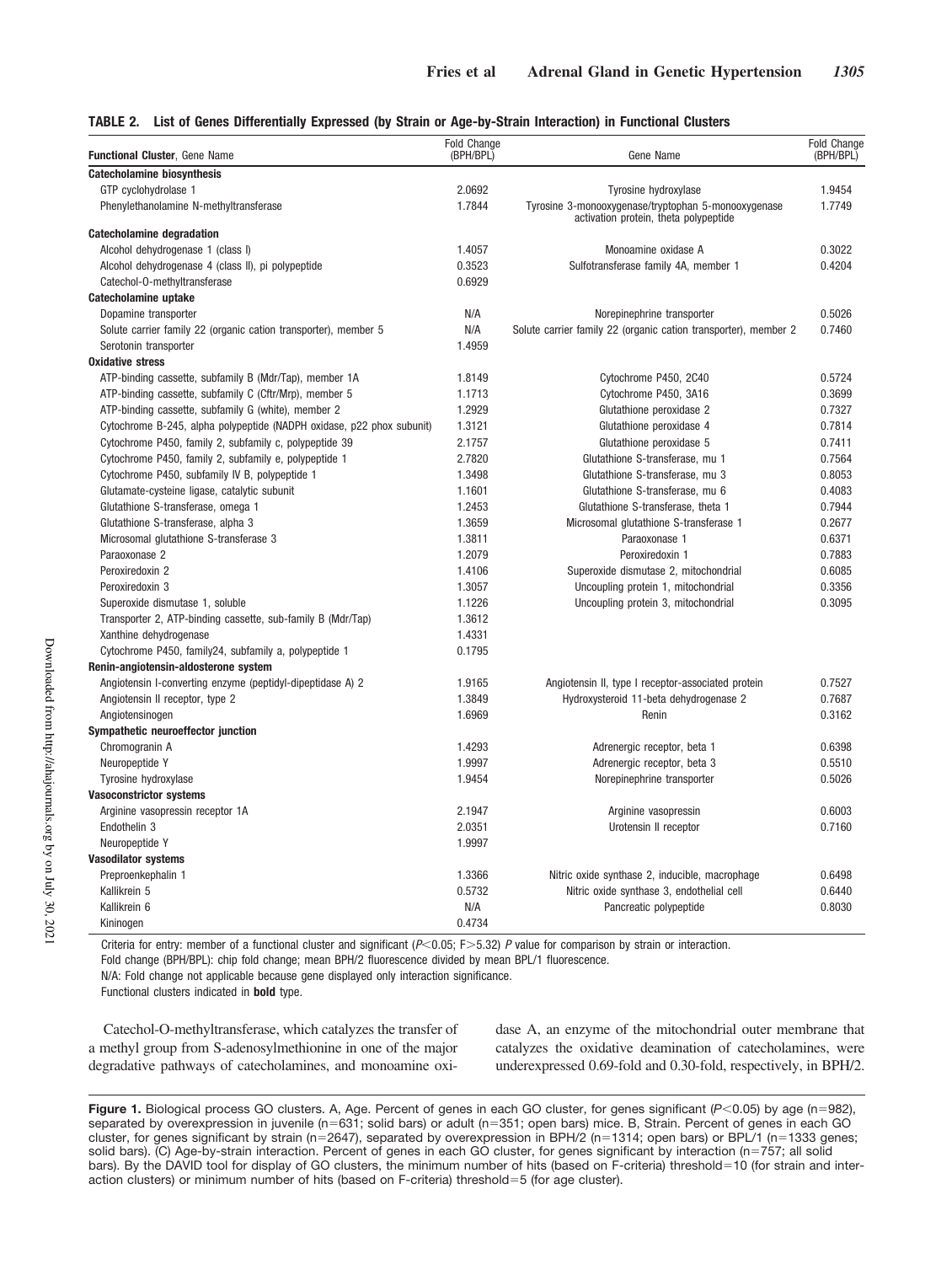**TABLE 3. Perturbations of Gene Expression in Entire Functional Pathways: Kolmogorov-Smirnov Goodness-of-Fit Test Results**

| <b>Biochemical Pathway</b>                                | <b>KS Test</b><br>Statistic D | P      | Pathway<br>Significantly<br>Perturbed? |
|-----------------------------------------------------------|-------------------------------|--------|----------------------------------------|
| Cholesterol biosynthesis                                  | 0.3554                        | < 0.05 | γ                                      |
| Electron transport chain                                  | 0.5381                        | < 0.01 | Υ                                      |
| Fatty acid degradation                                    | 0.5084                        | < 0.01 | Υ                                      |
| Fatty acid synthesis                                      | 0.6376                        | < 0.01 | γ                                      |
| Glycolysis/gluconeogenesis                                | 0.4498                        | < 0.01 | γ                                      |
| Mitochondrial long chain fatty acid<br>$\beta$ -oxidation | 0.6877                        | < 0.01 | Υ                                      |
| Pentose phosphate pathway                                 | 0.8246                        | < 0.01 | Υ                                      |
| <b>TCA cycle</b>                                          | 0.7028                        | < 0.01 | Υ                                      |

The Kolmogorov-Smirnov (KS) test was used to determine if the distribution of ANOVA F-statistics within each pathway significantly deviates from that which is expected in an F-distribution for degrees of freedom 1,8.

 $P<0.05$  indicates that the pathway listed is significantly perturbed from its normal functioning. TCA indicates tricarboxylic acid; Y, yes.

This specific combination of differentially expressed genes (increased production with decreased destruction) would tend to increase steady-state catecholamine concentrations in the animal. Chromogranin A is the major soluble protein in neurotransmitter and catecholamine secretory vesicles,<sup>11,12</sup> with roles in vesiculogenesis and regulation of catecholamine secretion.<sup>13</sup> The gene coding for chromogranin A is upregulated 1.43-fold in BPH/2, consistent with an overabundance of catecholamines in this model.

The  $\beta$ 1 adrenergic receptor (Adrb1) was underexpressed 0.64-fold, whereas the  $\beta$ 3 receptor (Adrb3) was underexpressed 0.55-fold in BPH/2. Adrb3 regulates lipolysis in adipocytes. Underexpression of Adrb3 may contribute to global reduction in intermediary metabolic function (see Intermediary Metabolism).

Norepinephrine is inactivated in the synaptic cleft by neuronal reuptake through the norepinephrine transporter (Net; Slc6a2).<sup>14</sup> Net was underexpressed 0.50-fold in BPH/2. Organic cation transporter (Oct) also eliminates catecholamines, primarily at extraneuronal sites.<sup>15</sup> Oct2 was underexpressed 0.75-fold, whereas Oct2n displayed interaction significance, with decreased expression in BPH/2 as the animal ages.

Thus, the overall pattern of catecholamine biosynthetic/ removal differential gene expression displayed in BPH/2 suggests the possibility of an increased abundance of norepinephrine in the synaptic cleft through a combined mechanism of overproduction of catecholamines coupled with diminished enzymatic degradation and synaptic reuptake.

### **Renin-Angiotensin-Aldosterone System**

Differential expression of RAAS components shows an interplay between potentially prohypertensive events and possible compensatory measures (Table 2; online supplementary Table III and supplementary Results). Upregulation (1.70-fold) of the angiotensinogen (Agt) gene in BPH/2 is likely to increase blood pressure, because angio-



**Figure 2.** Differences in gene expression across entire biological pathways. Representative KS results for the 22 transcripts giving rise to the enzymes of the TCA cycle. A and B, The x-axis represents strain F-statistic and the y-axis represents probability. A, Plots are shown of the theoretical (expected) CDF  $(dashed line)$  for the F-distribution  $(df=1,8)$  and the ECDF (observed) (solid line) for strain F-statistics of genes of the TCA cycle. The KS test calculates the maximum vertical deviation between the CDF and ECDF to determine whether the data set distribution significantly deviates from the theoretical F-distribution. B, Plots are shown of the probability density function for the theoretical (expected)  $F$ -distribution (df=1.8; dashed line) and the relative histogram distribution of observed data of the TCA cycle (bars). It is clear that the distribution of observed data within the TCA cycle significantly deviates from that of the expected F-distribution (df=1,8): KS test D statistic=0.7028, *P*<0.01.

tensinogen is the precursor of angiotensin I. Linkage analysis of a BPH/2–BPL/1 intercross found that an Agt-containing region on chromosome 8 cosegregated with blood pressure.<sup>16</sup> The renin (Ren) gene is downregulated 0.32-fold in BPH/2. The  $\approx$  0.77-fold diminution of hydroxysteroid  $11-\beta$  dehydrogenase 2 (Hsd11b2) expression suggests that BPH/2 might experience an excess of effective mineralocorticoid activity.

Other RAAS genes differentially expressed are angiotensin II type-2 receptor (elevated 1.38-fold), angiotensin receptorassociated protein (diminished 0.75-fold), and angiotensin I-converting enzyme 2 (elevated 1.92-fold).

#### **Kallikrein-Kinin System**

BPH/2 displayed 0.57-fold underexpression of kallikrein 5 (Klk5) and 0.47-fold underexpression of kininogen (Kng); these changes are potentially prohyperensive events because Klk5 cleaves Kng to form the vasodilator bradykinin. Altered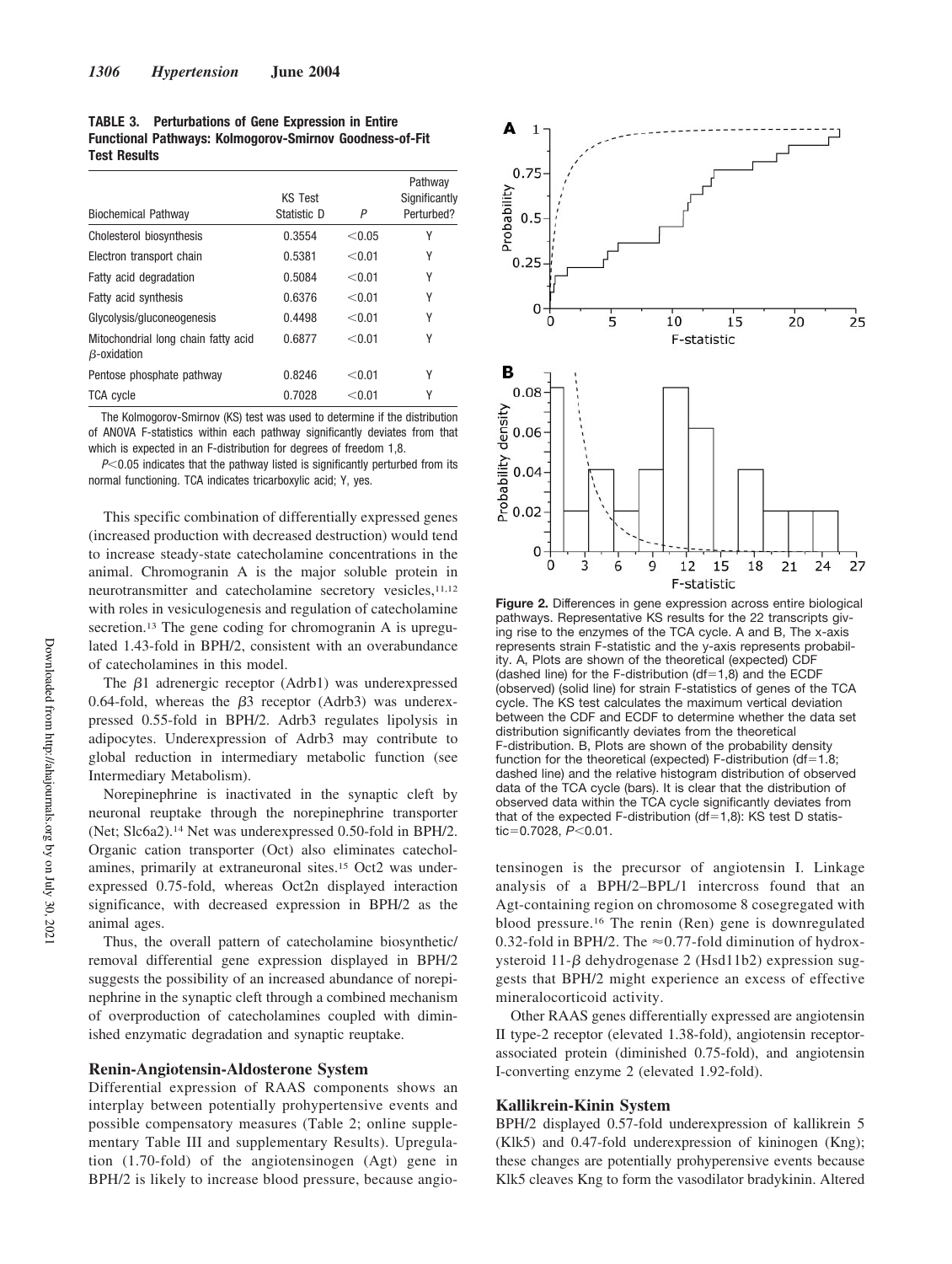expression of kallikrein 6 also has the potential to increase blood pressure, because its expression decreases in the BPH/2 as the animal grows older.

#### **Other Vasodilators/Vasoconstrictors**

A discussion of other vasodilators/vasoconstrictors is available online at http://www.hypertensionaha.org.

#### **Intermediary Metabolism**

Differential gene expression in pathways of intermediary metabolism (Table 3; Figures 2, 3, 4; online supplementary Table IV) of the hypertensive mouse provides compelling evidence for global alterations of metabolic function in the BPH/2. Multiple components of the electron transport chain, fatty acid degradation and synthesis, glycolysis, gluconeogenesis, pentose phosphate, and TCA cycle pathways are almost globally depressed in BPH/2, whereas the cholesterol biosynthetic pathway is enhanced. For gene-specific examples and discussion, see the online supplementary Results/ Discussion and Table IV, as well as Figure 3 and 4. The fact that the reduction in metabolic function is so global in an oligogenic model of hypertension $17$  suggests that the changes are secondary effects resulting from a primary genetic cause.

Gene expression data in the cholesterol biosynthesis pathway suggest that BPH/2 may produce increased cholesterol, a condition that is commonly observed in human hypertensives. HMG CoA reductase (Hmgcr), the rate-limiting enzyme in this pathway, is overexpressed 2.06-fold in BPH/2. Cholesterol is the precursor of glucocorticoid and mineralocorticoid steroid hormones, but only 1 steroid biosynthetic gene (3BH6) is overexpressed in BPH/2. High levels of cholesterol, with consequent cardiovascular risk, might contribute to the early mortality of BPH/2.

Hypertensive humans often have insulin resistance and dysglycemia (ie, the inability to properly regulate blood glucose levels). Impaired glucose transport and consequent cellular glucose starvation may constitute an impetus for release of glucagon, cortisol (corticosterone in the mouse), and catecholamines. Paradoxically, these actions further raise blood glucose. Our data provide evidence for insulin resistance (Glut4, Glut8 underexpression; see online Results/ Discussion and online Table IV), dysglycemia (global depression of intermediary metabolism; see online Results/ Discussion and online Table IV), and enhanced catecholamine biosynthesis (see Catecholamines and Sympathetic Activity). In addition, abnormally high levels of glucose in the blood can form so-called advanced glycation end products<sup>18</sup> of proteins. These glycated proteins can induce inflammation, impair vascular dilation, $19-21$  and generate  $\approx$  50-fold more reactive oxygen species (ROS) than nonglycated proteins.18,22 ROS have been implicated in the pathogenesis of many diseases, including hypertension.23–28

#### **Oxidative Stress**

Aberrant increases in ROS, which result in a condition commonly referred to as "oxidative stress," can lead to damage of lipids, carbohydrates, proteins, and DNA, and ultimately to apoptotic cell death.29,30 Oxygen radicals can influence blood pressure by inactivating the vasodilator nitric

oxide to peroxynitrite (ONOO ). Oxidative stress has been implicated in human<sup>23–25</sup> and rodent<sup>26–28</sup> hypertension, although the hypertensive rat has been studied much more extensively than the hypertensive mouse.

# **Oxidative Stress: ROS Sources**

Under normal conditions, a potent source of ROS within the cell is electron transfer processes within the mitochondria,<sup>31</sup> but ROS are also byproducts of cytochrome P450s, 32,33 xanthine oxidase/dehydrogenase,34,35 and NADPH oxidase.<sup>36</sup> Our gene expression data show that many subunits of complexes within the electron transport chain are underexpressed in the BPH/2 (online Table IV; see Intermediary Metabolism). Another source of ROS is cytochrome P450s. Our data show differential expression of 6 of these genes (online Table III). Three cytochrome P450s are overexpressed in the BPH/2 (Cyp2c39, 2.18-fold; Cyp2e1, 2.78 fold; Cyp4b1, 1.35-fold), whereas 3 are underexpressed (Cyp24a1, 0.18-fold; Cyp2c40, 0.57-fold; Cyp3a16, 0.37 fold). Xdh plays a role in the formation of the powerful antioxidant urate;<sup>37</sup> however, xanthine oxidase can generate superoxide and hydrogen peroxide from molecular oxygen.<sup>37</sup> Xdh is overexpressed 1.43-fold in the BPH/2. NADPH oxidase is a key enzyme in superoxide production in the vasculature,<sup>38-40</sup> and its subunit p22 phox plays a critical role in NADPH oxidase-mediated superoxide production.<sup>36</sup> The cytochrome b-245  $\alpha$  polypeptide gene, which encodes p22 phox, is upregulated 1.31-fold in BPH/2.

# **Oxidative Stress: First Line of Defense**

Glutathione (Glu-Cys-Gly) and glutathione-dependent enzymes function in a 2-tiered "defense" against oxidative stress.<sup>41</sup> The enzyme glutamate-cysteine ligase (or  $\gamma$ -glutamylcysteine synthetase) catalyzes the rate-limiting step in glutathione synthesis.42,43 Upregulation of the glutamate-cysteine ligase catalytic subunit 1.16-fold in BPH/2 suggests an increase in synthesis of glutathione.

Also involved in the first line of oxidative stress defense is superoxide dismutase (Sod), an enzyme that attacks the superoxide anion and catalyzes its dismutation to hydrogen peroxide. Superoxide dismutase 1 (Sod1), a soluble form of the enzyme found in the cytoplasm, is overexpressed 1.12 fold in BPH/2. The mitochondrial form of the enzyme, superoxide dismutase 2 (Sod2), is actually underexpressed 0.61-fold in the BPH/2. Glutathione peroxidases (Gpx) are first-line-of-defense enzymes that remove hydrogen peroxide. Several Gpx isoenzymes exist that act in different parts of the cell. The BPH/2 underexpressed Gpx2 0.73-fold and Gpx4 0.78-fold (these are located in the cytosol), along with Gpx5 0.74-fold (located in the extracellular space).

#### **Oxidative Stress: Second Line of Defense**

ROS and the toxic compounds they produce that escape the first line of defense are subjected to a multitude of enzymes that comprise the second line of defense.<sup>41</sup> For example, the glutathione S-transferase (Gst) family of enzymes conjugate glutathione to ROS and ROS byproducts to deactivate the toxic compounds and prepare them to be purged from the cell. Two Gst enzymes, Gsto1 and Gsta3, are upregulated 1.25-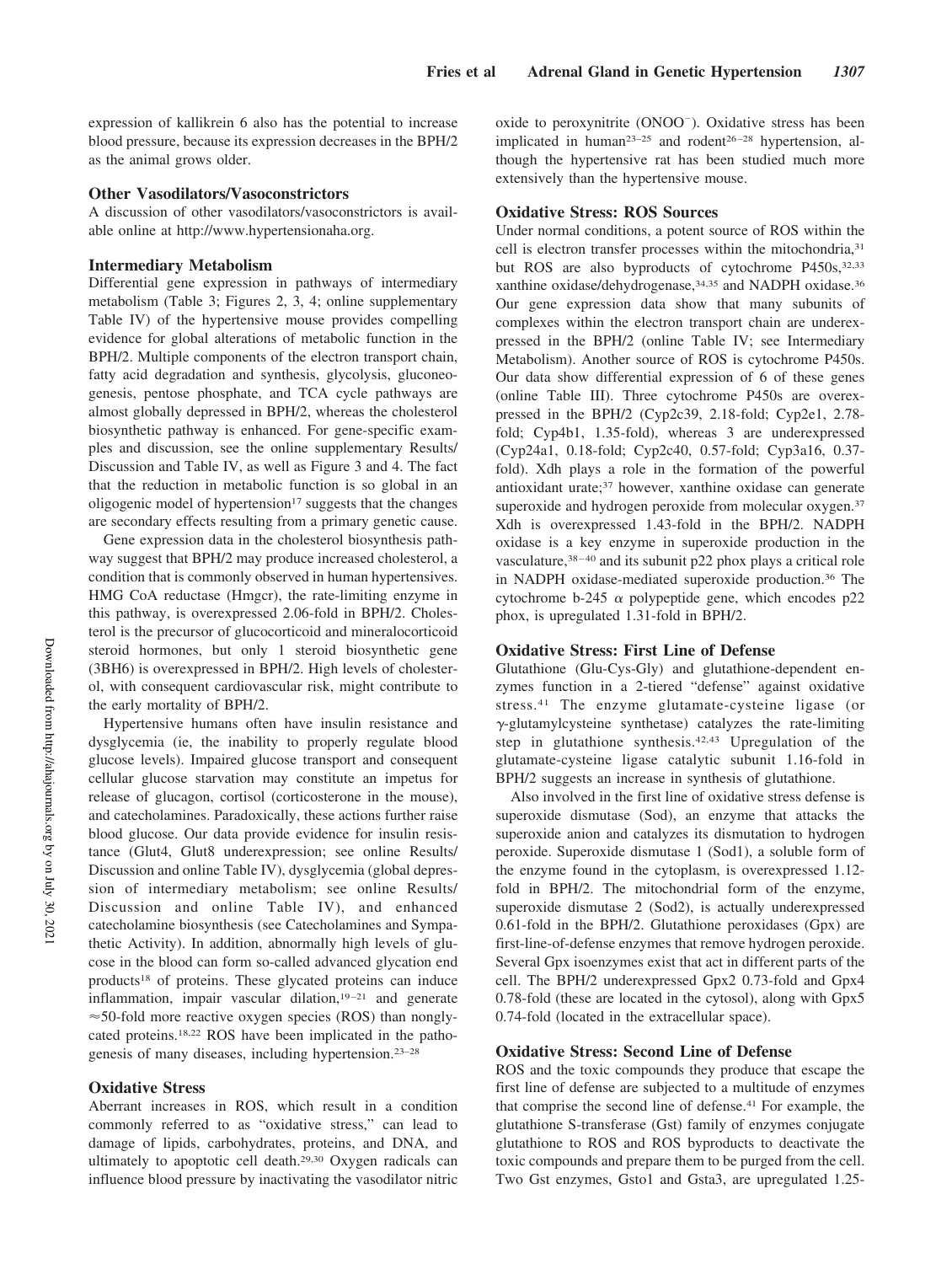

**Figure 3.** Intermediary metabolism pathways in BPH/2. A, TCA cycle. B, Fatty acid synthesis. C, Electron transport chain. D, Mitochondrial long chain fatty acid β-oxidation. A legend is shown (B). Red indicates gene overexpressed in BPH/2. Yellow indicates gene underexpressed in BPH/2. Blue indicates gene not statistically significant. White indicates no data for gene, ie, no probe on chip. Value listed next to each gene is the fold change (BPH/BPL).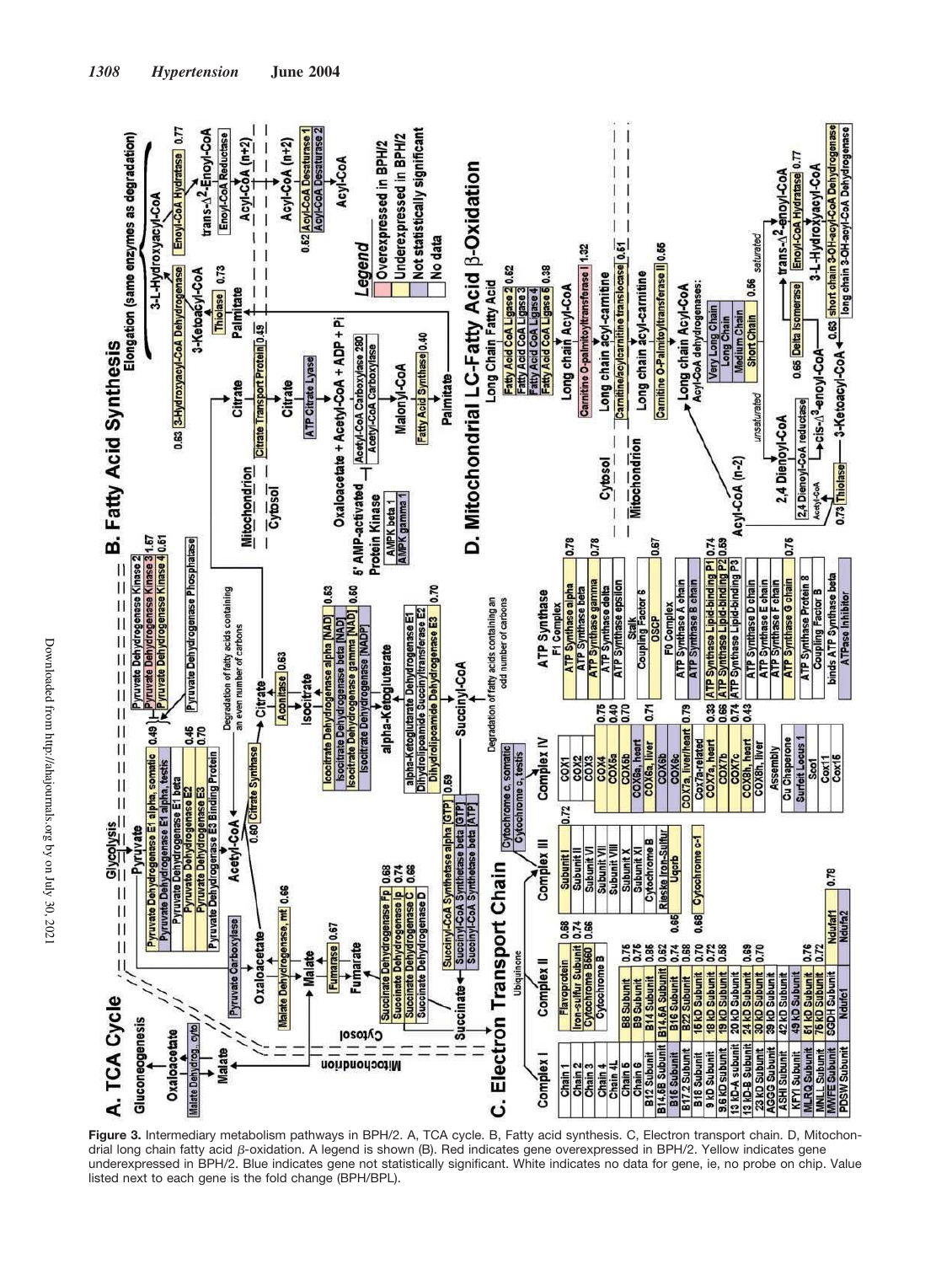

**Figure 4.** Intermediary metabolism pathways in BPH/2. A, Fatty acid degradation. B, Glycolysis and gluconeogenesis. C, Pentose phosphate pathway. A legend is given (A). Red indicates gene overexpressed in BPH/2. Yellow indicates gene underexpressed in BPH/2. Blue indicates gene not statistically significant. White indicates no data for gene, ie, no probe on chip. Value listed next to each gene is the fold change (BPH/BPL).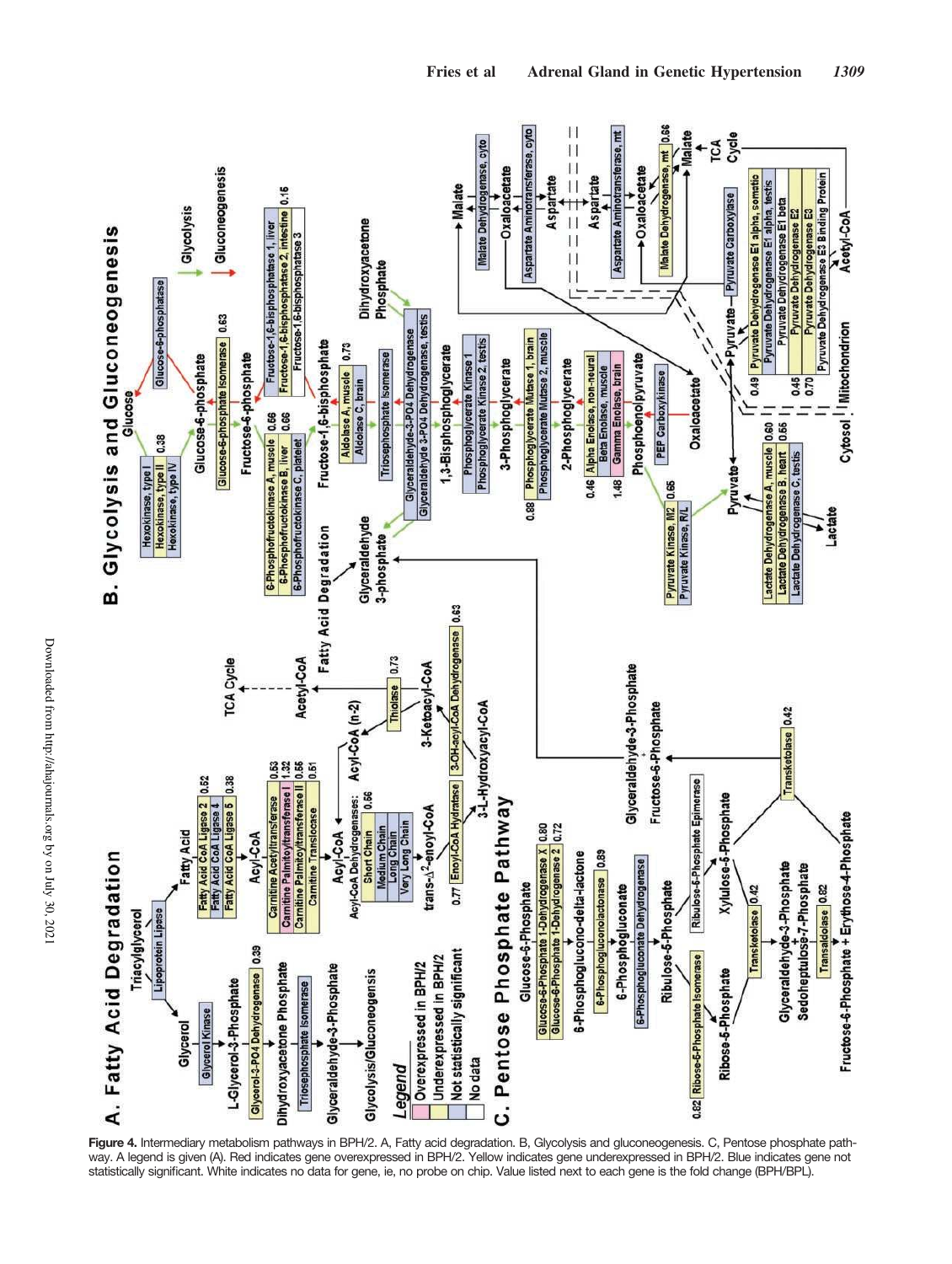fold and 1.37-fold, respectively, in the BPH/2, whereas 4 are downregulated (Gstm1, 0.76-fold; Gstm3, 0.81-fold; Gstm6, 0.41-fold; Gstt1, 0.79-fold).

ROS detoxified in the first and second lines of defense are eliminated from the cell through glutathione S-conjugate transporters, also known as multidrug resistance proteins or ATP-binding cassettes (Abc). Four of these transporters, namely Abcb1a, Abcc5, Abcg2, and Tap2, are overexpressed 1.81-fold, 1.17-fold, 1.29-fold, and 1.36-fold, respectively, in the BPH/2, further supporting the notion that BPH/2 experience increased oxidative stress.

#### **Perspectives**

We present the first global analysis of patterns of gene expression in the genetically hypertensive mouse (BPH/2). Our data suggest that the hypertensive mouse may have transcriptional changes leading to increased sympathetic activity, a condition similar to the apparent mineralocorticoid excess syndrome (marked by low renin and aldosterone), RAAS that exhibits prohypertensive and vasodilatory changes, differential expression in vasoconstrictor systems and apparent responsive changes in vasodilator systems, increased cholesterol production, a global depression in intermediary metabolism, and an enhanced oxidative stress response.

The spontaneously hypertensive rat (SHR) has become the paradigm for animal research in genetic hypertension, modeling human essential hypertension. Only a few microarray analyses of the SHR have been published, evaluating adipose tissue,<sup>44</sup> kidney,<sup>45,46</sup> and vascular smooth muscle cells.<sup>47</sup> The adipose tissue study, performed by Aitman et al,<sup>44</sup> was a landmark experiment because microarray data were used to pinpoint the Cd36 gene (fatty acid translocase) as a genetic underpinning of insulin resistance, defective fatty acid metabolism, and hypertriglyceridemia in the SHR. Other studies in the SHR did not present biochemical pathway data and typically reported genes ranked only by fold change or fluorescent intensity. Furthermore, such rat studies usually did not present data on the same genes that we found differentially expressed. A study of chromosome 2 congenic kidneys<sup>45</sup> did, however, find a significant reduction of glutathione S-transferase  $\mu$ 2 (Gstm2), a gene involved in the oxidative stress response, and mapped this gene through comparative genome analysis to corresponding regions on rat chromosome 2, mouse chromosome 3, and human chromosome 1. RT-PCR investigation of the adrenal gland of the SHR found a statistically significant 2.5-fold increase of tyrosine hydroxylase expression in the SHR as compared with its normotensive control, the Wistar-Kyoto rat.<sup>48</sup> This finding parallels the 1.95-fold overexpression of tyrosine hydroxylase that we observed in the BPH/2.

A biometrical genetic analysis of BPH/2–BPL/1 intercrosses and backcrosses suggested that  $\approx$  4 to 5 major loci (as yet not specifically identified) are responsible for a major fraction of the difference in blood pressure between the parental strains.<sup>17</sup> Our previous genome-wide scans<sup>49</sup> of BPH/2–BPL/1 intercrosses and backcrosses subsequently identified only 2 chromosomal regions with "significant" (logarithm of odds  $[LOD] > 3.3$ ) linkage to blood pressure,

whereas 5 chromosomal regions displayed "suggestive"  $(LOD > 2.3)$  linkage. It seems likely, then, that many (if not most) of the  $\approx$ 2647 genes differentially expressed in BPH/2 are not the underlying disease loci, but instead are responding to such primary loci, either evoking secondary hypertensive effects or acting in a compensatory manner to curb the effects of the primary prohypertensive insults. Our results identified as many as 2647 genes with expression significantly different by strain, 982 genes significant by age, and 757 genes significant by interaction. The  $\approx$  4 to 5 major genes<sup>17</sup> likely responsible for blood pressure increase in BPH/2 might exhibit differential gene expression, depending on whether the underlying mutations confer qualitative changes in the gene product or quantitatively alter gene expression. Mutations conferring quantitative changes in gene expression are especially likely to lie in our empirical or functional clusters. Our studies compared gene expression in a hypertensive mouse (BPH/2) to a hypotensive control strain (BPL/1). It is conceivable that comparison of BPH/2 to a truly normotensive (normal blood pressure) strain might have yielded different patterns of differential gene expression. Finally, our experiments cannot address whether differential gene expression might have changed during the course of selection of high and low blood pressure in the BPH/2 and BPL/1 strains over many generations of brother/sister mating.3,4 Nonetheless, our observations provide a broad picture of biochemical functions in the hypertensive mouse that might participate in genetic susceptibility to blood pressure elevation.

#### **Acknowledgments**

Supported by a grant from Department of Veterans Affairs and National Institutes of Health.

#### **References**

- 1. O'Connor DT, Insel PA, Ziegler MG, Hook VY, Smith DW, Hamilton BA, et al. Heredity and the autonomic nervous system in human hypertension. *Curr Hypertens Rep.* 2000;2:16–22.
- 2. Sharma P, Fatibene J, Ferraro F, Jia H, Monteith S, Brown C, et al. A genome-wide search for susceptibility loci to human essential hypertension. *Hypertension.* 2000;35:1291–1296.
- 3. Schlager G. Selection for blood pressure levels in mice. *Genetics.* 1974; 76:537–549.
- 4. Schlager G, Sides J. Characterization of hypertensive and hypotensive inbred strains of mice. *Lab Anim Sci.* 1997;47:288–292.
- 5. Lin LI. A concordance correlation coefficient to evaluate reproducibility. *Biometrics.* 1989;45:255–268.
- 6. Neter J, Wasserman W, Kutner MH. *Applied Linear Statistical Models*. Homewood, Ill: Irwin; 1985.
- 7. Dennis G, Jr, Sherman BT, Hosack DA, Yang J, Gao W, Lane HC, Lempicki RA. DAVID: Database for Annotation, Visualization, and Integrated Discovery. *Genome Biol.* 2003;4:P3.
- 8. Dahlquist KD, Salomonis N, Vranizan K, Lawlor SC, Conklin BR. GenMAPP, a new tool for viewing and analyzing microarray data on biological pathways. *Nat Genet.* 2002;31:19–20.
- 9. Chakravarti I, Laha R, Roy J. *Handbook of Methods of Applied Statistics*. New York: Wiley; 1967:392–394.
- 10. Stuart JM, Segal E, Koller D, Kim SK. A gene-coexpression network for global discovery of conserved genetic modules. *Science.* 2003;302: 249–255.
- 11. Winkler H, Fischer-Colbrie R. The chromogranins A and B: the first 25 years and future perspectives. *Neuroscience.* 1992;49:497–528.
- 12. Taupenot L, Harper KL, O'Connor DT. The chromogranin-secretogranin family. *N Engl J Med.* 2003;348:1134–1149.
- 13. Kim T, Tao-Cheng JH, Eiden LE, Loh YP. Chromogranin A, an "on/off" switch controlling dense-core secretory granule biogenesis. *Cell.* 2001; 106:499–509.